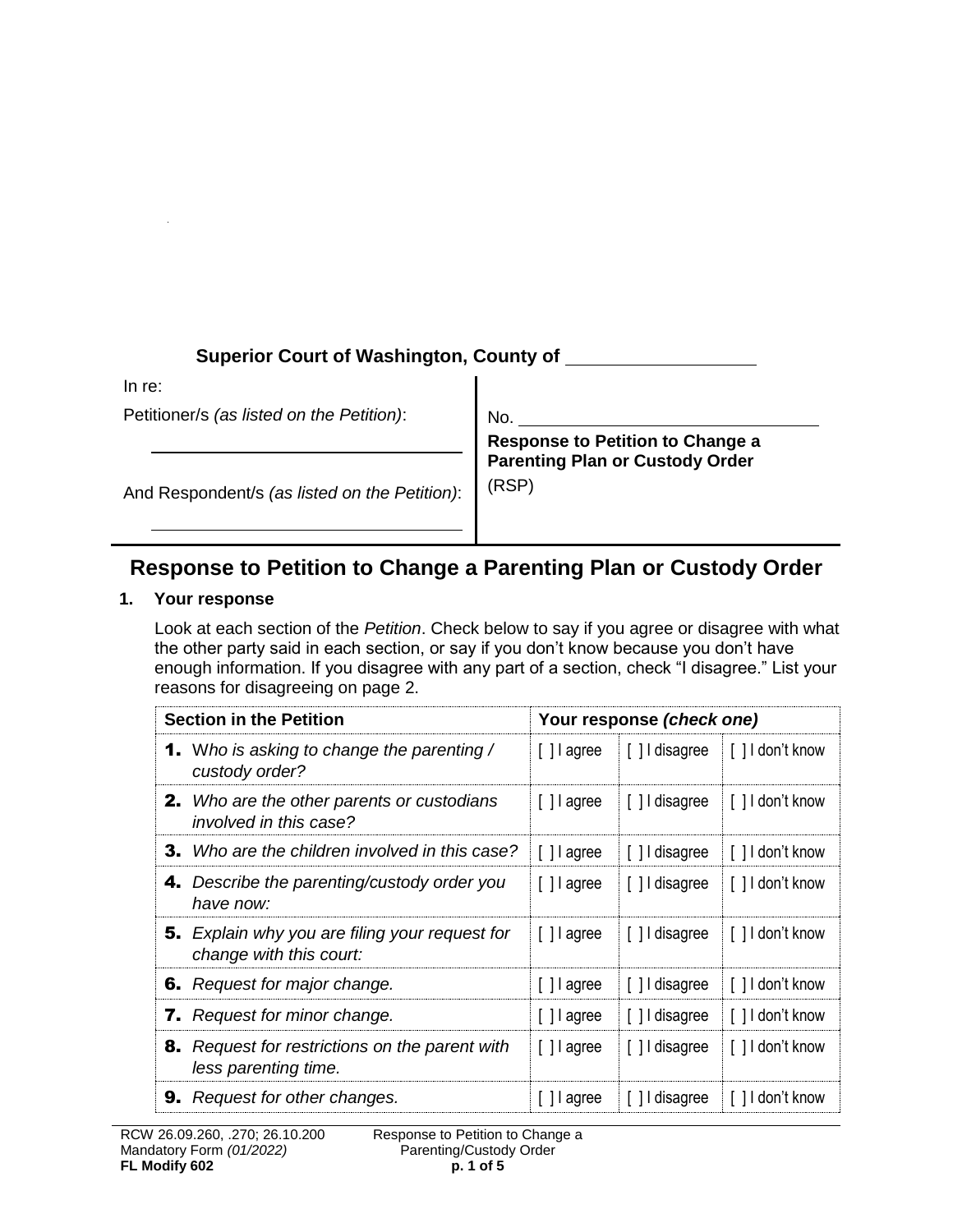| <b>Section in the Petition</b>                                            |             | Your response (check one) |                  |  |
|---------------------------------------------------------------------------|-------------|---------------------------|------------------|--|
| <b>10.</b> Child support                                                  | [ ] l agree | [ ] I disagree            | [] I don't know  |  |
| <b>11.</b> Protection Order                                               | [ ] l agree | [ ] I disagree            | [] I don't know  |  |
| <b>12.</b> Restraining Order                                              | [ ] l agree | [ ] I disagree            | [] I don't know  |  |
| <b>13.</b> Children's home/s                                              | [ ] l agree | [] I disagree             | [ ] I don't know |  |
| <b>14.</b> Other people with a legal right to spend<br>time with a child. | [ ] agree   | [ ] I disagree            | [ ] I don't know |  |
| <b>15.</b> Other court cases involving a child.                           | [ ] l agree | [] I disagree             | [] I don't know  |  |
| <b>16.</b> Jurisdiction over children.                                    | [ ] l agree | [] I disagree             | [ ] I don't know |  |

If you checked "disagree" for any of the above sections, list your reasons here:

*Section #: Reasons:*

|                              | Section #: Reasons: <u>Nextal Section</u> # 2014                                                                                                                                                                                   |
|------------------------------|------------------------------------------------------------------------------------------------------------------------------------------------------------------------------------------------------------------------------------|
|                              |                                                                                                                                                                                                                                    |
|                              |                                                                                                                                                                                                                                    |
|                              | Section #: Reasons: <u>Communications</u> Contains the Contract of the Contract of the Contract of the Contract of the Contract of the Contract of the Contract of the Contract of the Contract of the Contract of the Contract of |
|                              |                                                                                                                                                                                                                                    |
|                              |                                                                                                                                                                                                                                    |
|                              | Section #: Reasons: <u>Communications</u> Contains the Contract of the Contract of the Contract of the Contract of the Contract of the Contract of the Contract of the Contract of the Contract of the Contract of the Contract of |
|                              |                                                                                                                                                                                                                                    |
|                              |                                                                                                                                                                                                                                    |
|                              |                                                                                                                                                                                                                                    |
|                              |                                                                                                                                                                                                                                    |
|                              |                                                                                                                                                                                                                                    |
|                              |                                                                                                                                                                                                                                    |
|                              |                                                                                                                                                                                                                                    |
|                              |                                                                                                                                                                                                                                    |
|                              |                                                                                                                                                                                                                                    |
|                              |                                                                                                                                                                                                                                    |
|                              |                                                                                                                                                                                                                                    |
|                              | Section #: Reasons: Network Changes Assembly Reasons:                                                                                                                                                                              |
|                              |                                                                                                                                                                                                                                    |
|                              |                                                                                                                                                                                                                                    |
|                              |                                                                                                                                                                                                                                    |
| / 26.09.260, .270; 26.10.200 | Response to Petition to Change a                                                                                                                                                                                                   |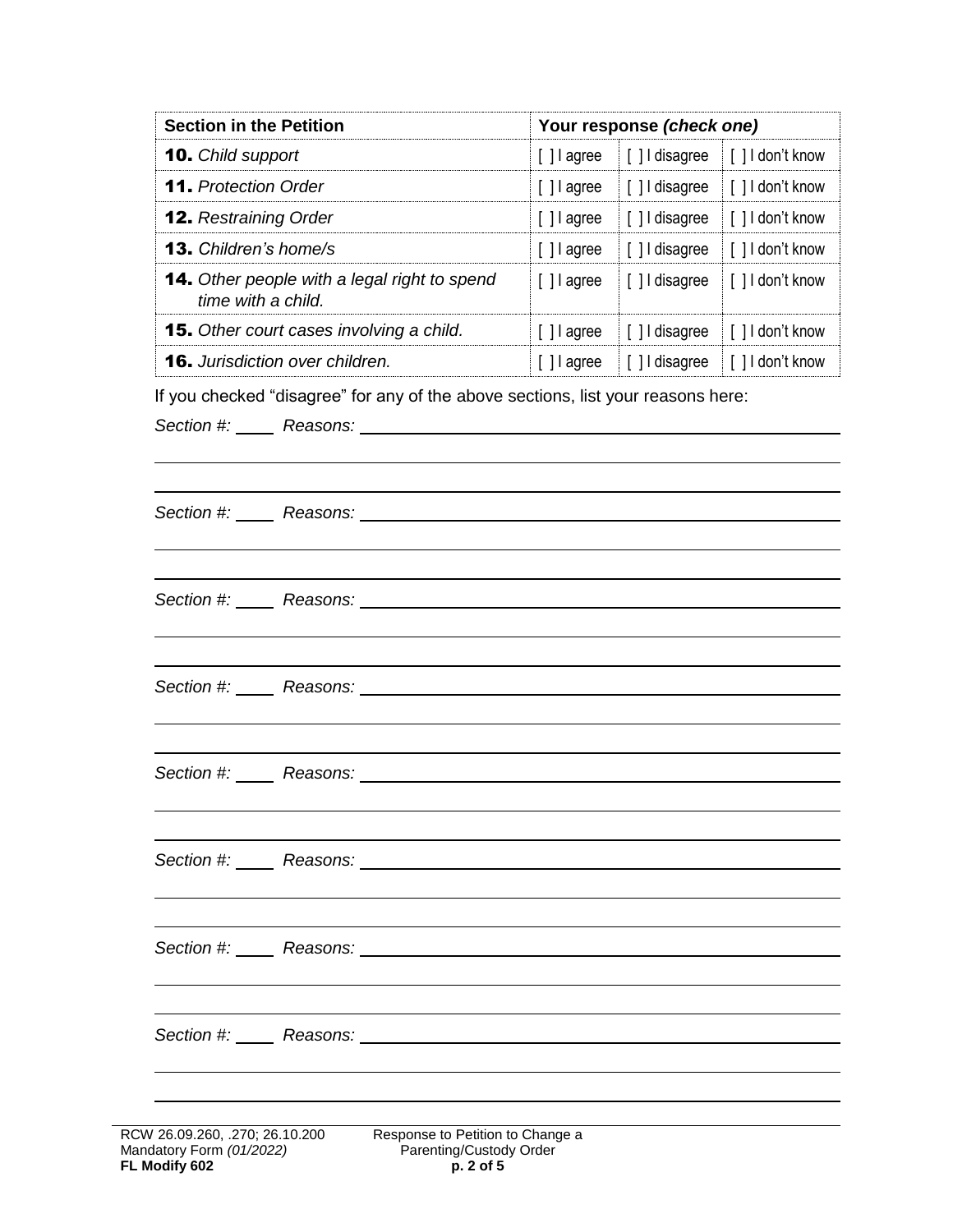*Section #: Reasons:*

*(If you need more space, you may add more pages to this Response. Number, date, and sign each page that you add.)* 

#### **2. Protection Order**

*Do you want the court to issue an Order for Protection as part of the final orders in this case?*

- [ ] **No.** I do not want an *Order for Protection*.
- [ ] **Yes.** *(You must file a Petition for Order for Protection, form DV-1.015 for domestic violence, or form UHST-02.0200 for harassment. You may file your Petition for Order for Protection using the same case number assigned to this case.)*

*Important! If you need protection now, ask the court clerk about getting a Temporary Order for Protection.*

[ ] **There already is an** *Order for Protection* **between** *(name):*  **and me. and me.** 

Court that issued the order:

| Case number: |  |
|--------------|--|
|              |  |

Expiration date:

#### **3. Restraining order**

*Do you want the court to issue a Restraining Order as part of the final orders in this case?* 

[ ] **No.** *(Skip to 4.)* 

[ ] **Yes.** *Check the type of orders you want:*

- [ ] **Do not disturb**  Order *(name/s):* not to disturb my peace or the peace of any child listed in the *Petition*.
- [ ] **Stay away** Order *(name/s):* not to go onto the grounds of or enter my home, workplace, or school, and the daycare or school of any child listed in *Petition.*
	- [ ] Also, not knowingly to go or stay within \_\_\_\_ feet of my home, workplace, or school, or the daycare or school of any child listed in the *Petition.*
- $\lbrack$  **Do not hurt or threaten** Order *(name/s)*:  $\lbrack$ 
	- Not to assault, harass, stalk, or molest me or any child listed in the *Petition*; and
	- Not to use, try to use, or threaten to use physical force against me or the children that would reasonably be expected to cause bodily injury.

*Warning! If the court makes this order, the court must consider if weapons restrictions are required by state law; federal law may also prohibit the Restrained Person from possessing firearms or ammunition.* 

[ ] **Prohibit weapons and order surrender** – Order *(name/s):*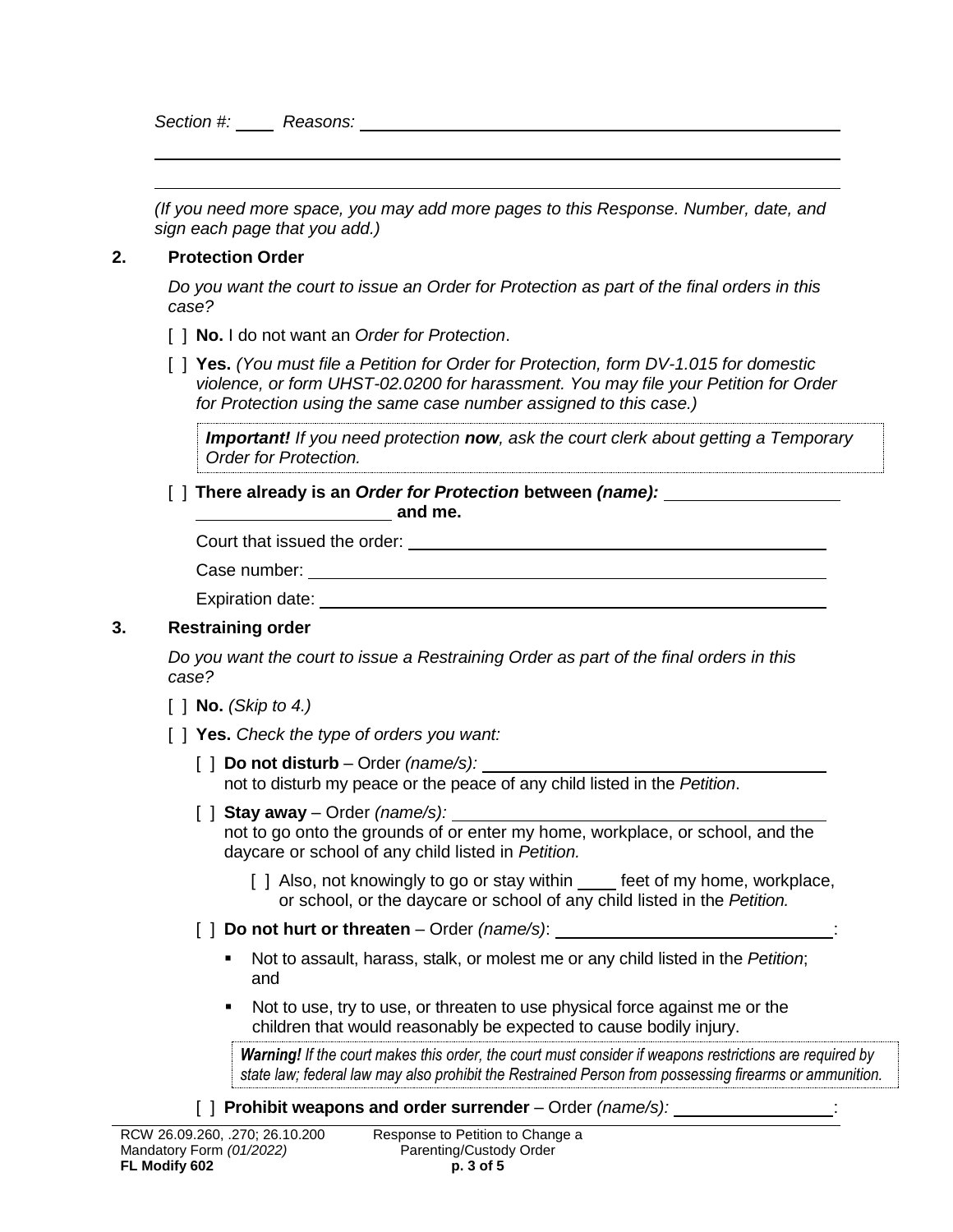- Not to access, possess, or obtain any firearms, other dangerous weapons, or concealed pistol licenses until the Order ends, and
- To immediately surrender any firearms, other dangerous weapons, and any concealed pistol licenses that he/she possesses to *(check one):* [ ] the police chief or sheriff. [ ] their lawyer. [ ] other person *(name):* .

### [ ] **Other restraining orders:**

*Important! If you want a restraining order now, you must file a Motion for Temporary Family Law Order and Restraining Order or a Motion for Immediate Restraining Order (Ex Parte).*

#### **4. Requests**

*(Check all that apply):*

- [ ] I ask the court to **deny** the other parent's *Petition to Change a Parenting Plan or Custody Order.*
- [ ] **If the court changes** the current parenting/custody order based on the reasons listed in the other parent's custodian's *Petition*, I ask the court to approve my proposed *Parenting Plan* or *Residential Schedule*. I am filing my proposed *Parenting Plan* or *Residential Schedule* at the same time as this *Response*.

*Warning!* If you want a change to the current parenting/custody order **based on different** *reasons than listed in the other parent's (or non-parent custodian's) Petition, you must file your own Petition to Change a Parenting Plan or Custody Order (form FL Modify 601).*

[ ] **Child Support** – My request to change the parenting schedule affects child support because I'm asking to significantly change the amount of time the children spend with the parent who pays child support.

If the court makes my requested changes, I ask the court to set or change child support. I will file a *Financial Declaration* and proposed *Child Support Worksheets*.

*Warning! If the court does not change the parenting/custody order, your request to change child support may be denied. If you have other reasons to change child support, you may file a separate form to make that request (use form FL Modify 501 or 521).* 

[ ] **Protection / Restraining Order** – Approve my request for an *Order for Protection* or *Restraining Order* as listed above.

#### [ ] Other *(specify):*